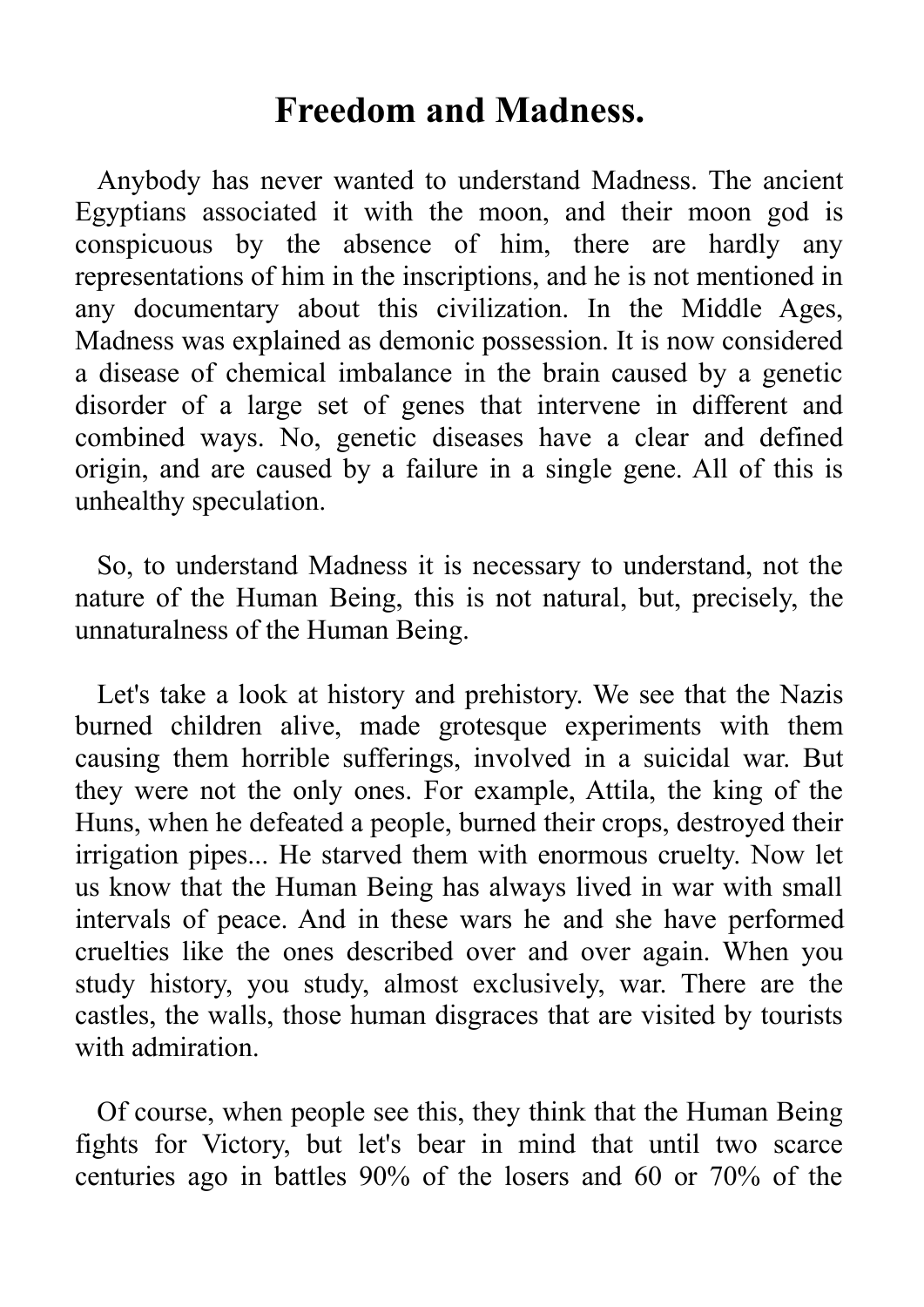winners died, while women were dying tired out of giving birth to more and more little soldiers. It is a malicious mistake to analyze the circumstances of wars to explain them. No, the Human Being fights and has always fought searching for Death. This is a very simple reasoning that does not admit a reply, it is a resounding evidence.

The reason for this collectively suicidal attitude of all human beings of all times is clearly explained in "The Message", the first document on this same website. And I'm going to explain it again more fully here.

Let us think, therefore, that this collectively suicidal attitude is manifested not only in war, but in all human activity. For example, a madwoman claimed that blood and guts came out of the tap in her house. The psychiatrist made her see that they lived in a city with water pipes, that this was not possible. And the madwoman replied that she knew it, but it was what she saw. How can a psychiatrist be so criminal not to consider that a mad speaks metaphorically? Psychiatrists play a very dirty game on the front line, a game of denial.

Indeed, blood and guts come out of the tap because human beings refuse to live, which generates an evident and macabre cruelty in all social aspects. Human beings are evil and, not only they do refuse to live, but they demand that no one live, that everyone participate in that refusal to life, and they do it in a very effective way. See the movie "The Wall" by Pink Floyd. Human beings wear a mask that erases feelings, and they behave criminally in everyday life, like the walking dead.

Okay, well, we already have the understanding of Madness. mad are people who have been left out of this game of denial, we do not participate in the refusal to live. As simple as that.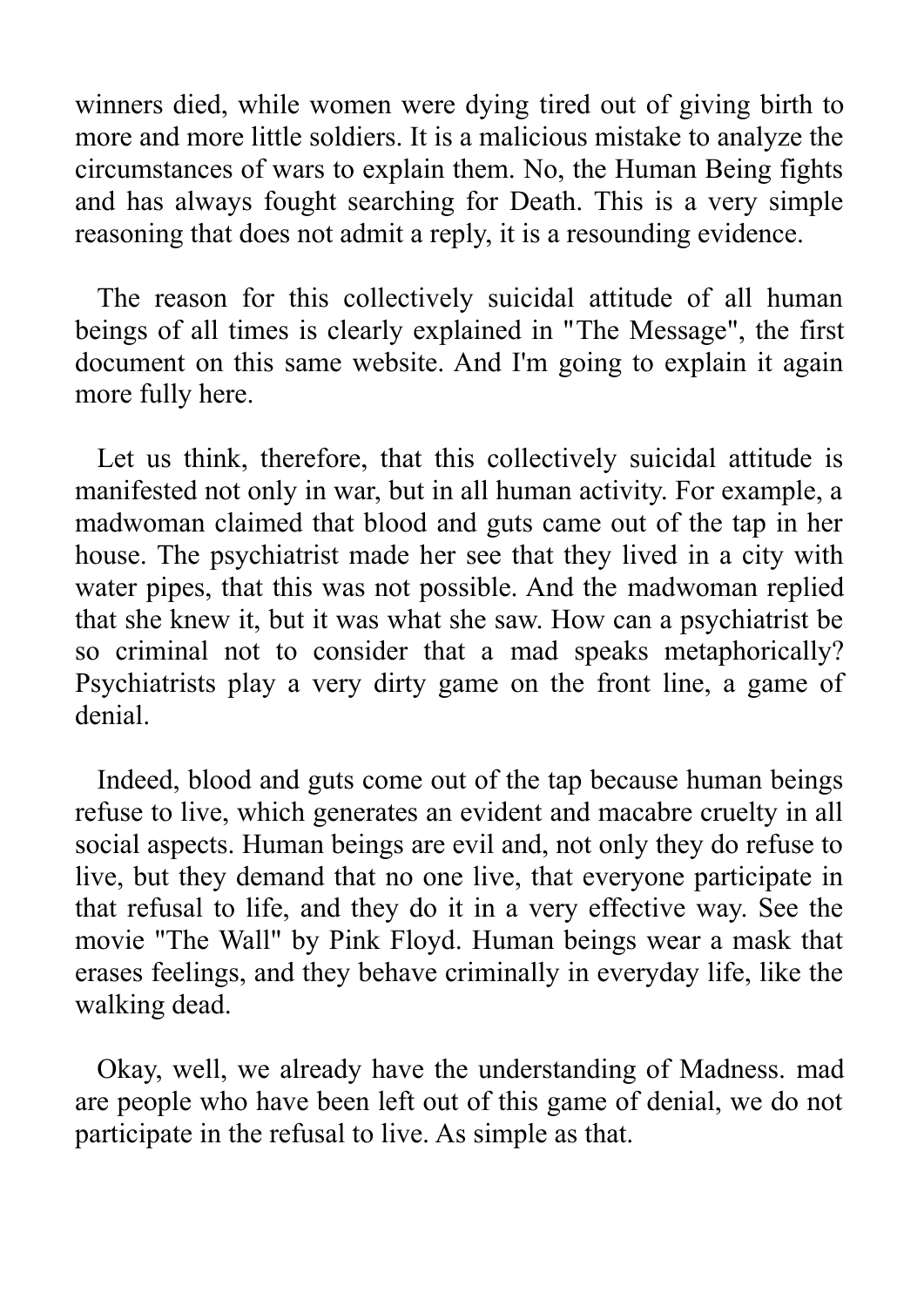There can be many reasons for being left out of denial, even in a sudden way, as an adult already. However, these types of phenomena usually occur in a standard way, let's say, they are "abstract centers", recurring patterns, chained events that respond to a malicious intention of people and fit into a certain scheme. In fact, the typical abstract center of the creation of a mad is expressed, very disorderly and confusingly, in "Revelation" of Saint John, the last book of the Bible, specifically in chapter 12. Know that this fool of Saint John, in his grotesque, angry, disorderly and evil text, he exposed all humanity.

The abstract center of Madness consists of 4 well-defined steps.

1º The mother wants a fool daughter or son and a wimp husband. And she takes very concrete steps to establish these characteristics in her family by setting a trap for both of them.

2º The father falls into the trap by omitting the defense of his son or daughter. With this he becomes a wimp, blames his daughter or son for it, and despises and ignores him or her for the rest of his life, assigning him or her the guilt of his own misfortune.

3º The siblings assume the feelings of despise and ignorance about the protagonist, and they hate her or him for life, like their father.

4º The rest of society assumes these feelings of hatred and in no case they do defend the victim. See especially psychiatrists, who never consider that their patient is being harassed by his or her immediate family and others close to him or her. In fact, sexual, work and school harassment are criminalized, but not family harassment, this is not contemplated.

Now, if the mother's betrayal occurs before the age of two, she or he being a baby, we have autism. The child cannot accept his or her mother's regard for him or her, and breaks off the relationship with her. If a baby does not accept the relationship with his or her mother, she or he can no longer relate to anyone.

If the mother's betrayal occurs at 4 or 5 years of age, when socialization begins, we have Madness itself. The victim tries again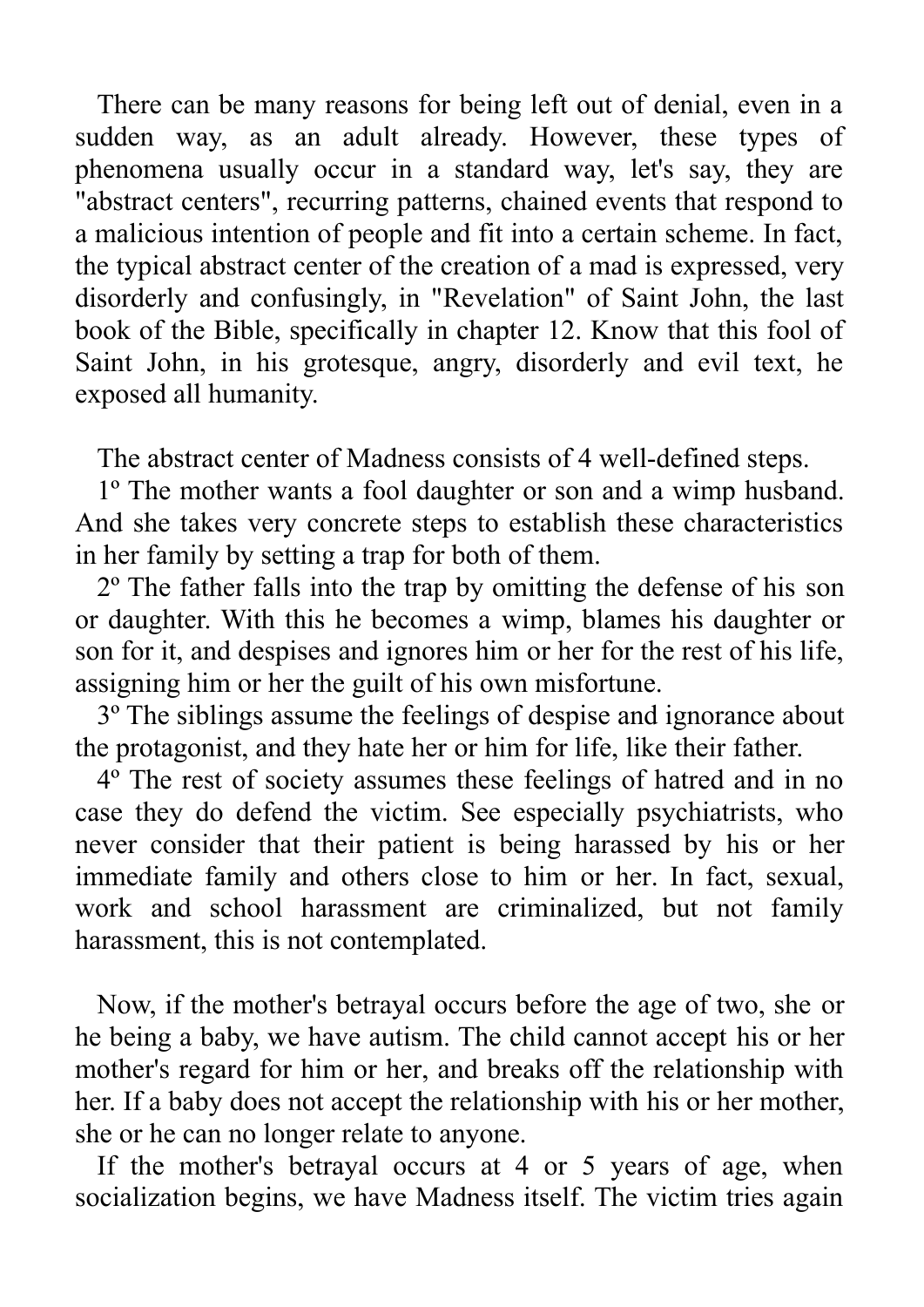and again to relate to his or her mother, father and siblings without success, being brutally harassed by his or her father and siblings, while the mother treats him or her like stupid and never defends her or him, but instead consoles him or her in his or her misfortune and humiliates him or her once and for all. She sabotages her or his development towards autonomy and independence by turning him or her into a fool who will not emancipate herself or himself. So she will have a substitute for her husband, wearing hers when he dies, and a doll to play with as she was when she was a child until extreme old age or her death.

My own case fits into this scheme as if it had been planned by all the participants. I am going to tell it as an example so that the phenomenon is understood.

When I was 4 or 5 years old, being in the living room, I felt like taking a piss and I went to the only service in the house. It turned out that my older brother was shitting (I speak clearly so that it is understood well). So I decided to go back to the living room with the intention of waiting, I was not in a hurry at all. But there my mother intervened nefariously. With a feigned hysterical fit, she demanded that my father pick up my brother so that I could pee. Instead of slapping my mother hard and offering me a potty or bowl, my father was in a hurry because he couldn't do what she asked him to do. My mother was exacerbated in her feigned hysteria and demanded that my father do it. He, very reluctantly, did. He lifted my brother off the toilet and scornfully motioned for me to pee.

Three observations: First, she could well have done it herself, she didn't have to involve my father in her crime against my brother and me. Second, my brother was very offended, naturally. Third, I felt that I should not piss in that condition, but I did it because I did not see an alternative, I was 4 or 5 years old, how was I going to solve that problem? It was my father who must have solved it with a strong slap, as I say. This trauma of mine, that of doing something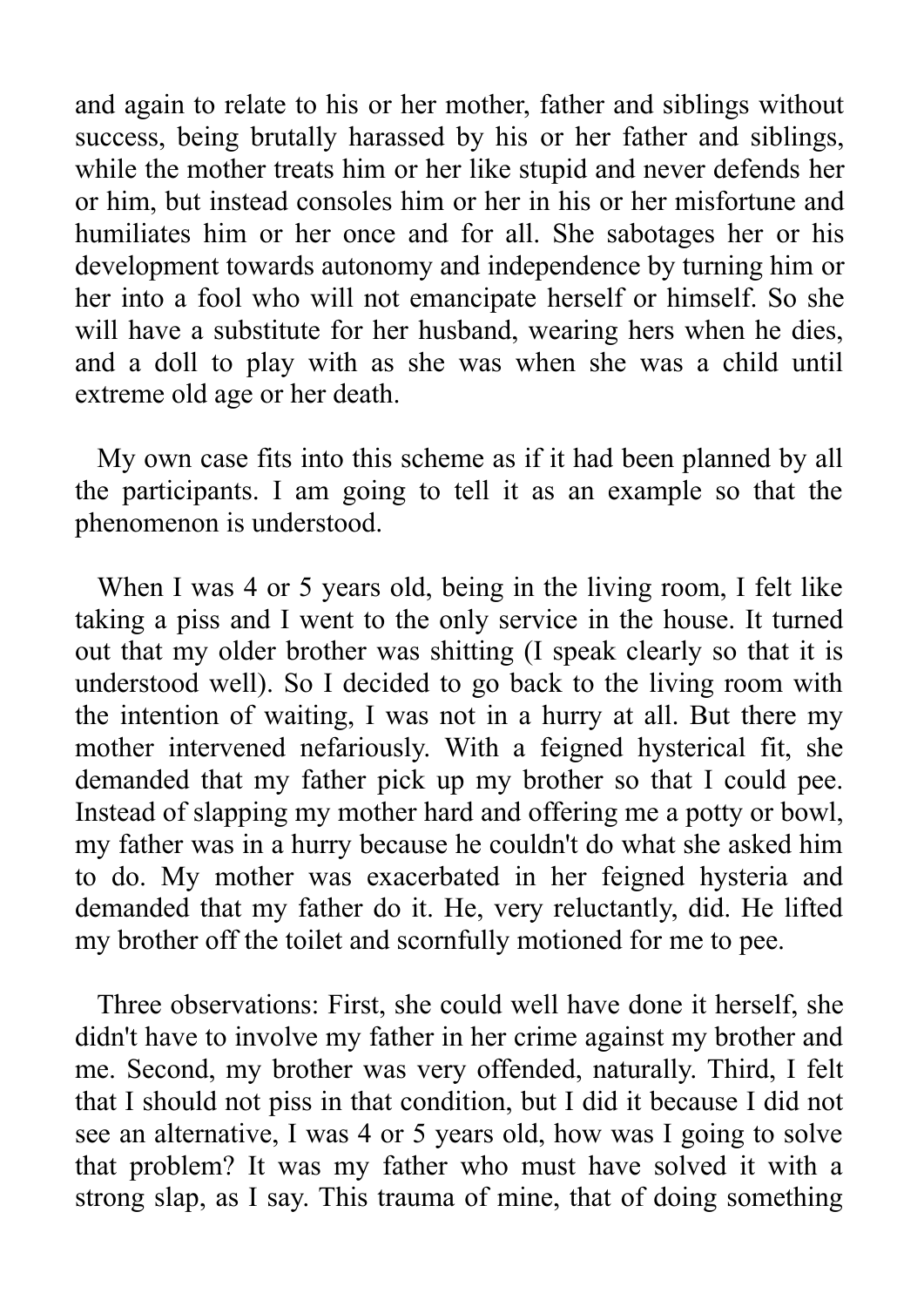even though I knew I couldn't do it, happened to reproduce itself over and over again in my life until recently, when I understood what was happening, and after a long apprenticeship. The reader can imagine the tremendous problems caused by this attitude: knowing that I cannot do it, and do it despite everything. We mad have many problems of this type, unresolved traumas that recur, even chain themselves.

This has been the first point of the recurring pattern. The second and third demonstrated the next day. My siblings, having already diverted their hatred, which should have been directed towards my mother, towards me, were picking on me, so my mother insisted on considering me a fool and using my father, already wimp, urging him to tell them not to mess with me. He said, "leave the hell out of the shit boy", condemning his hatred of me and supporting the same hatred in the rest of his children. She could also have done it directly, without asking my father. How grotesque my mother's play, over and over again, requesting that my father act. In this way, my mother placed herself as an intermediary between me and the world, denying me the existence as a person and putting her criminality towards me safe. She took this criminality on my father, and subjugated him by demanding his intervention, like a fool and wimp.

Then, this hatred of my direct relatives manifested itself in every situation, resulting in the third point, the generalized harassment about which he is already mad.

My father had to die so that I could begin to defend myself. Typical phrase of the mad, "when my father died my healing began." Of course, because it is the father who should have made the defense at the time of it, that of his daughter or son, and his own. The mad cannot break this because criminality is loaded on the father, when the mother is the criminal in the first instance. It is when the father dies that the mad can defend himself or herself, if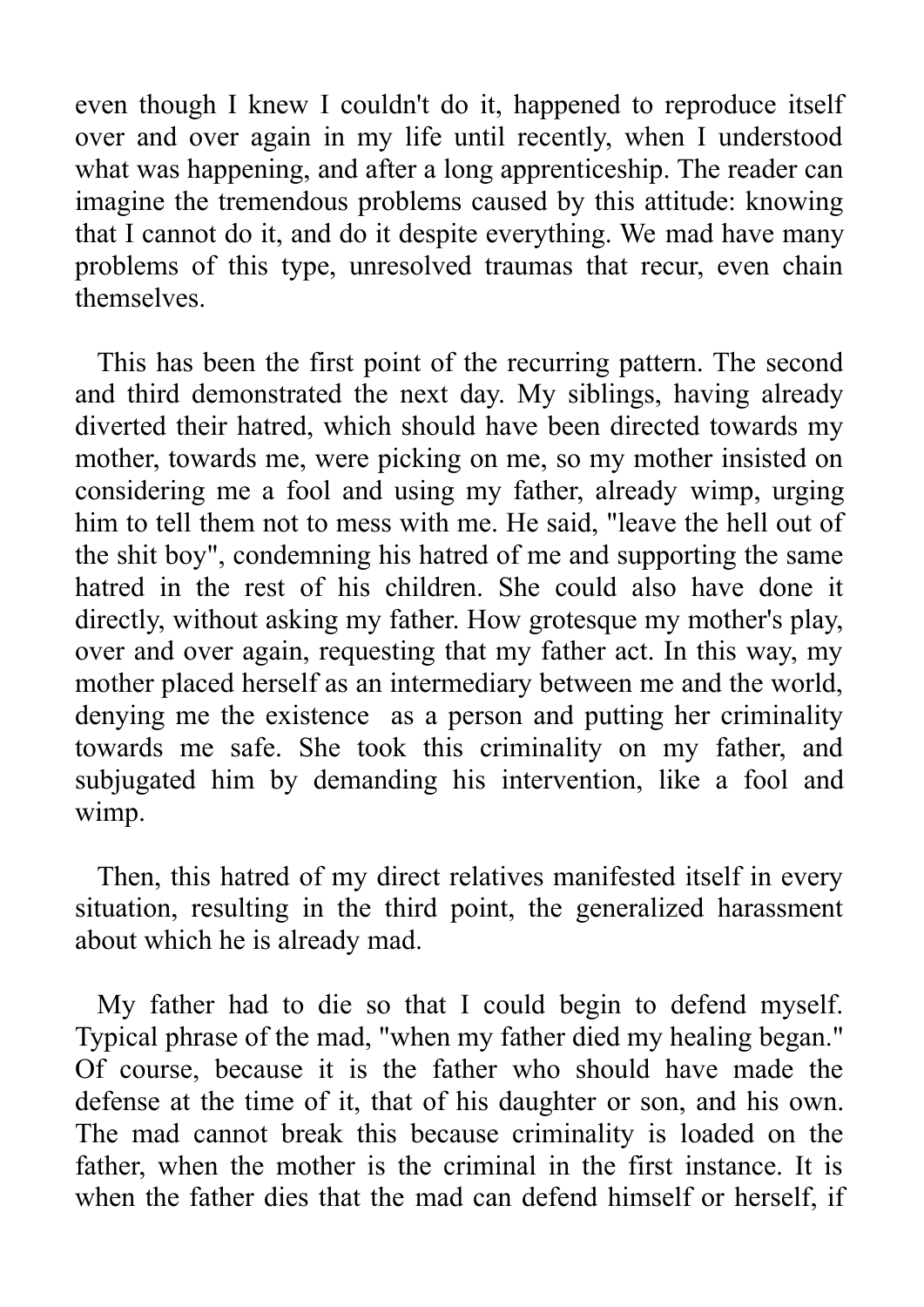she or he does it before she or he is condemned to failure and bankruptcy, he or she only manages to make hard accusations that are denied and interpreted as deliriums. "He said horrible things about his father!" Typical report of relatives of a mad.

How tremendous, the relatives of a mad do not stop their increasingly brutal harassment to the death. What crime can a 4 or 5 years old child commit so that his or her family members will destroy him or her for life? To say, nothing more, that two of my siblings have had a restraining order against me for 9 years. A judge did not wear it, of course, a judge would never defend a mad, I put it on him and her: "If you come near me, I'll kill you", and it worked. That's how tragic the situation of a mad is. I have recently lifted the restraining order, as they have already learned their lesson and have affirmed that they recognize and respect my person with all rights (as long as there are rights. See the Charter of Disconstitution, on this same website).

Okay, so let's get back to general. A mad faces two fundamental problems linked, although neither of them is mentioned or considered when studying or talking about Madness, and whose background is the impossibility of emancipation.

1º Being dependent on his or her mother, precisely who has sabotaged his or her development to make this happen. Note that not being emancipated is seen socially as miserable and ridiculous. See "the Simpson." The headmaster of the school lives in his mother's house. Here it is treated with humor, but it really provokes contempt and social hatred.

Madness unfolds in three phases.

First, the child, adolescent, and sometimes youth is a psychopath. Note that the meaning of this word has been changed recently, in this End of the World in which we live, like the meaning of many other words. It should also be known that whenever it is intended to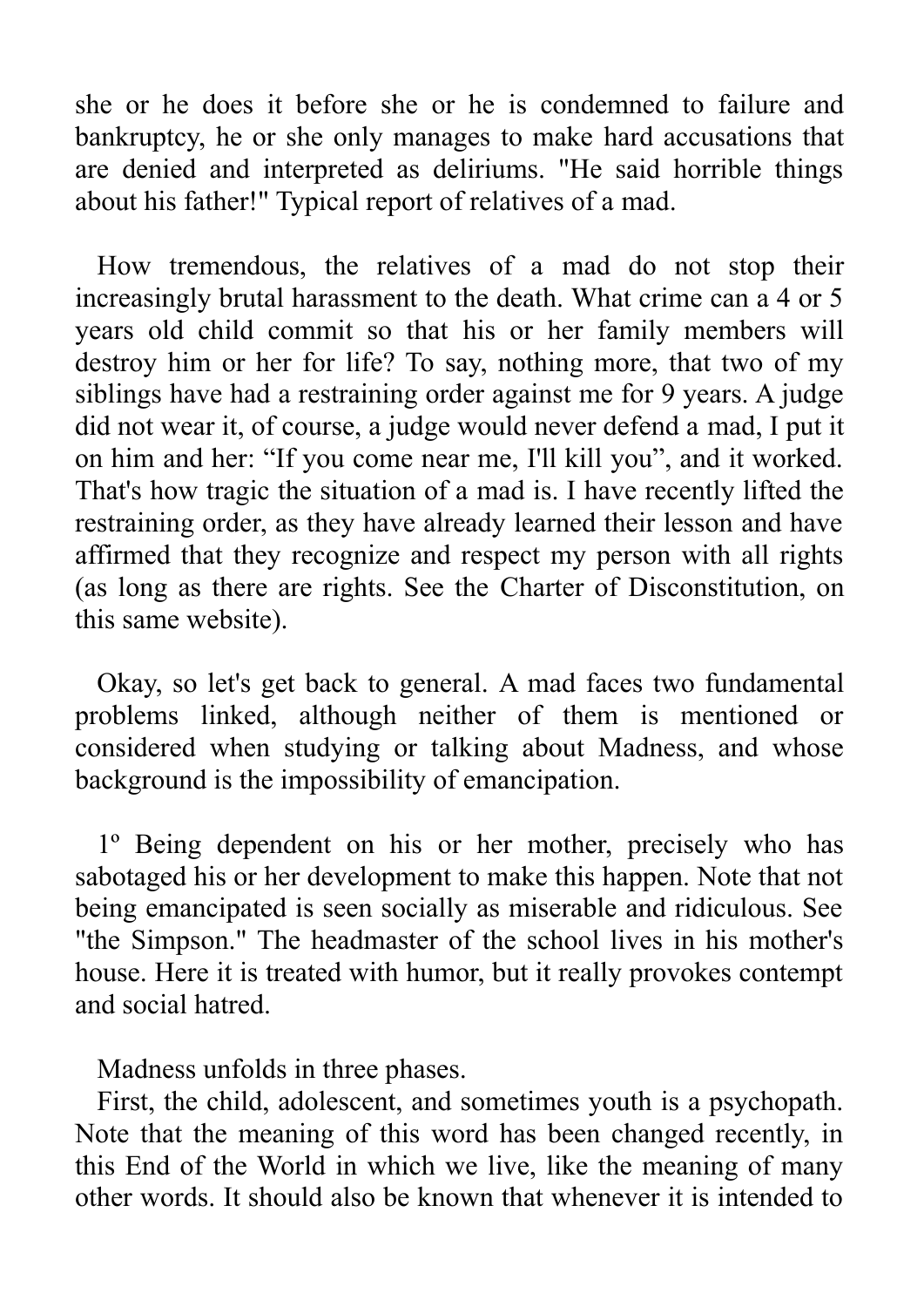describe mad, it is describing normal people. Now a psychopath is understood to be a person without feelings, empathy or scruples who advances on his or her way to economic and social success by stepping on and crushing whoever stands in her or his way. This is a fucking normal person! No, the psychopath is, as the word indicates, she or he who has a psychic pathology, although he or she is not mad yet. She or he is a misfit, a rebel against human rebellion, and she or he does not know how to behave. Note that the Human Being is rebellious against Existence by refusing to live. Now, the psychopath does not participate in this rebellion, and they consider him or her a rebel.

Second, when this goes bankrupt, generally by not achieving emancipation at the right time, although it may be earlier if he or she tries to defend himself or herself from his or her bullies, especially her or his mother and father, in adolescence... When this goes bankrupt, as I say, he or she suffer a affective disorder, what was previously called manic-depressive, and is either depression, or euphoria, or phases of one or the other overlapping or alternating. This is already madness. It is said, in psychiatry, that the maniac feels more or less animated depending on the support that she or he has or thinks she or he has. Damn, what happens to all human beings, especially politicians. Precisely the euphoria of a mad is very independent of what they support or reject.

Third, as the affective disorder continues, there comes a point where normality is lost, reference is lost. Then the madness itself begins, which is called schizophrenia. It can be hebephrenic, that is, disorganized, with multiple and unrelated deliriums, or paranoid, that is, organized, with a broad and structured delirium. The word schizophrenia means splitting of the mind. Wow, that's the problem with the Human Being, who has a split mind.

This is very clear, very simple and very obvious. What happens is that nobody wants to understand Madness, psychiatrists especially.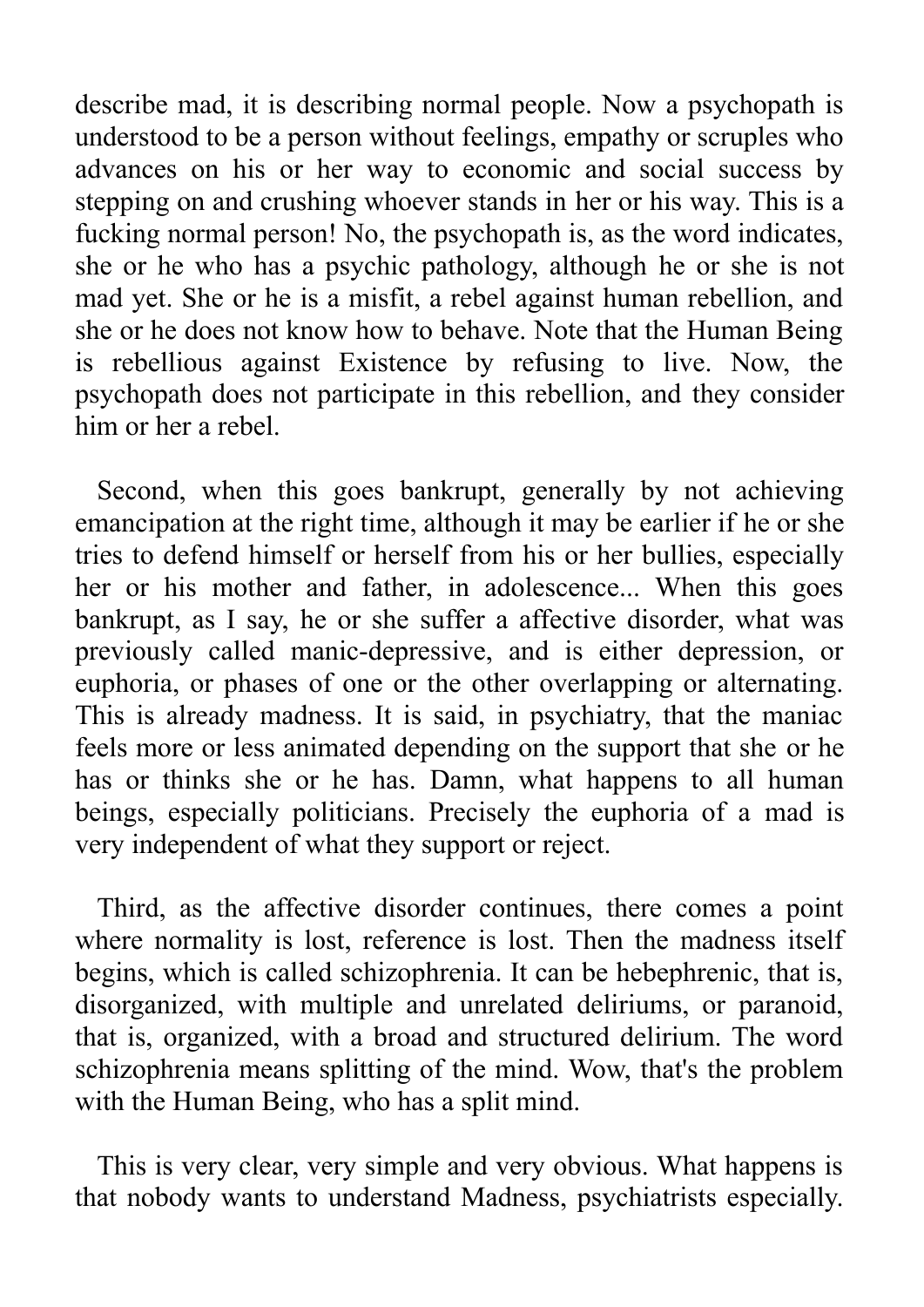The latter diagnose almost randomly, in a messy tangle of categories, without understanding anything. In fact, many times they refuse to diagnose because of the insubordination of the mad, and they shake off the problem by diagnosing "personality disorder", a mixed bag where everything that is not wanted to be contemplated or recognized is thrown in. On the other hand, they consider that the different stages of Madness are independent diseases and, when passing from one phase to another, they either refuse to change the diagnosis, or they consider the previous one to be wrong. It is clear that Madness is not a disease, but the consequence for the human disease. The mad is the one who presents the symptoms of the disease of Humanity. And I am being benevolent in calling disease what is a collective crime against Existence.

In addition to my case, I have examined many reports on madness, well texts, well documentaries. The funny thing is that, until very recently, the euphoric state was never considered in these reports, the depressive state, the confusion, the suffering of the mad were always discussed... In fact, in my own experience I have suffered several sometimes the outright refusal of psychiatrists to consider the euphoric phases. The last psychiatrist I saw took in the fact that I had said that I am completely mad as I feel bad, and she did not admit my correction on it.

2º The non-participation of the mad in the human refusal to live. This prevents him or her from learning to relate and join the misery of society, that living death that everyone practices.

However, in this End of the World in which we find ourselves, not only have there been reports of the euphoric state, the rapes of children by priests have also been recognized, or the economic corruptions of politicians, artists, entrepreneurs… of all, wow, are being openly exposed. This is so because human beings are already convinced that Freedom is not possible, and they go like little lambs to the slaughterhouse shouting "life sucks." Then, nothing matters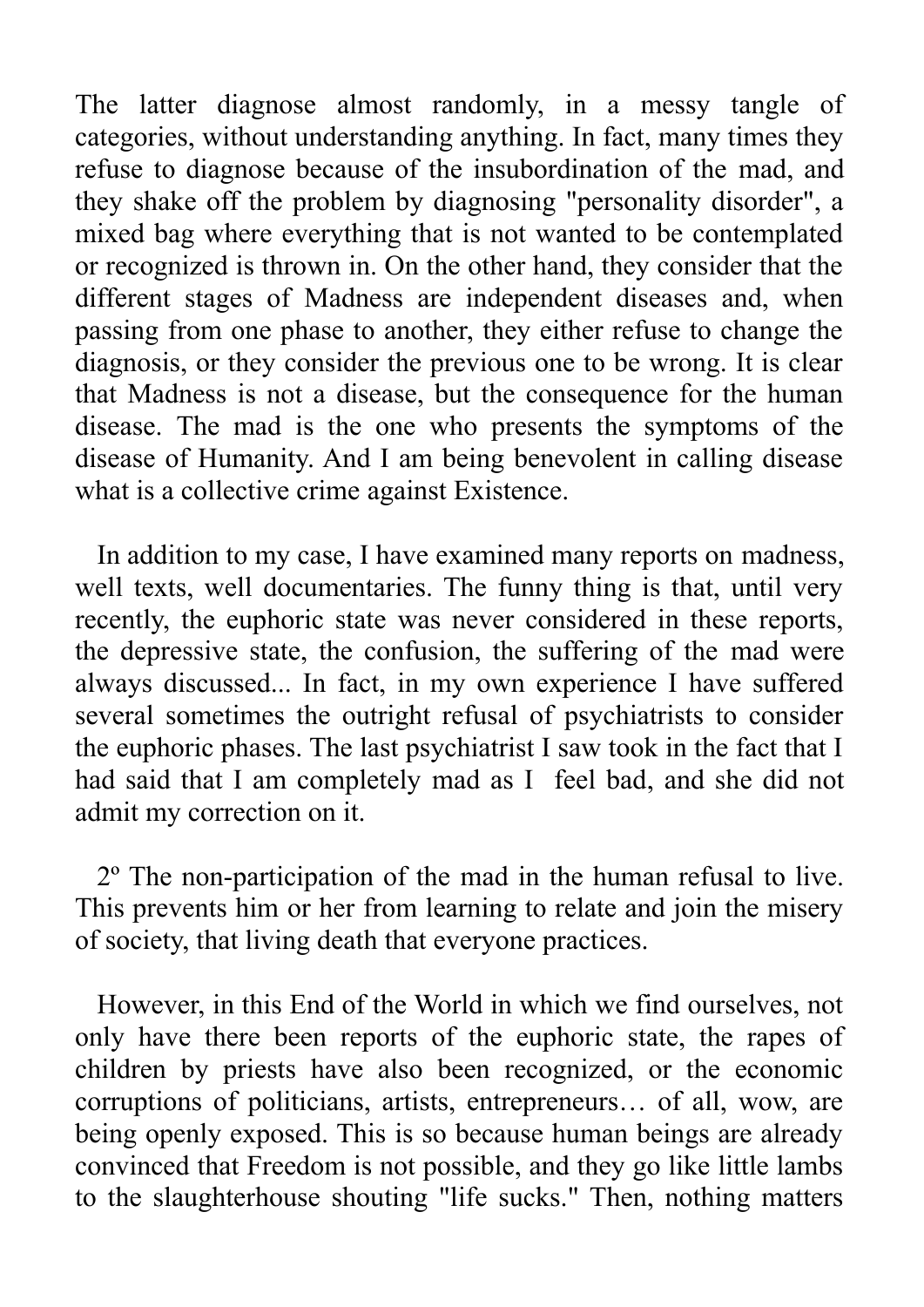anymore, because every manifestation of human misery and shame does not encourage drastic and positive change, the advance towards Freedom, but rather absolute submission to the humiliation that leads to the Suicide of the Planet, as prophesied by many, especially for the fool of Saint John, in his "Revelation" (See "Revelation of Saint John, ch. 10", on this same website).

In recent reports, as I say, it is appreciated that the euphoric state is the fundamental one of Madness, it is the logical one, and it consists of not affiliating with the refusal to live. So, the mad experiences the joy of living, has initiative, spreads love and friendship, live, damn it! But this collides with the human crime of refusing to live, and is sabotaged by all means. The mad is persecuted to abandon his or her offensive attitude towards those who live dead in life, to take medication, which is an anti-drug, it produces discomfort, since it hinders the functioning of the brain by blocking the activity of dopamine and serotonin, neurotransmitters of well-being. In short, all social agents, psychiatrists, family members, friends, passersby... fight against the mad to abandon her or his rebellious attitude against the human rebellion of refusing to live. And it is psychiatrists who execute social crime without any scruples, setting traps for the mad, even committing brazen crimes. Anything goes in this matter, and a psychiatrist has never been imprisoned for crimes committed in his or her professional activity. Crimes clearly classified, and which are, fundamentally, crimes against humanity, specifically torture. And what is more, it is required that the mad himself or herself participate in her or his own torture and admit as valid the traps that are set on her or him and the other crimes that are practiced on him or her. When a mad accepts this, she or he is defeated, and then loses her or his euphoria, joins in the refusal to live, and everyone is reassured.

The depressive state is the desperation for the impossibility of living, both because of the human refusal to live, and because of the struggle that is made to the mad not to break this macabre and all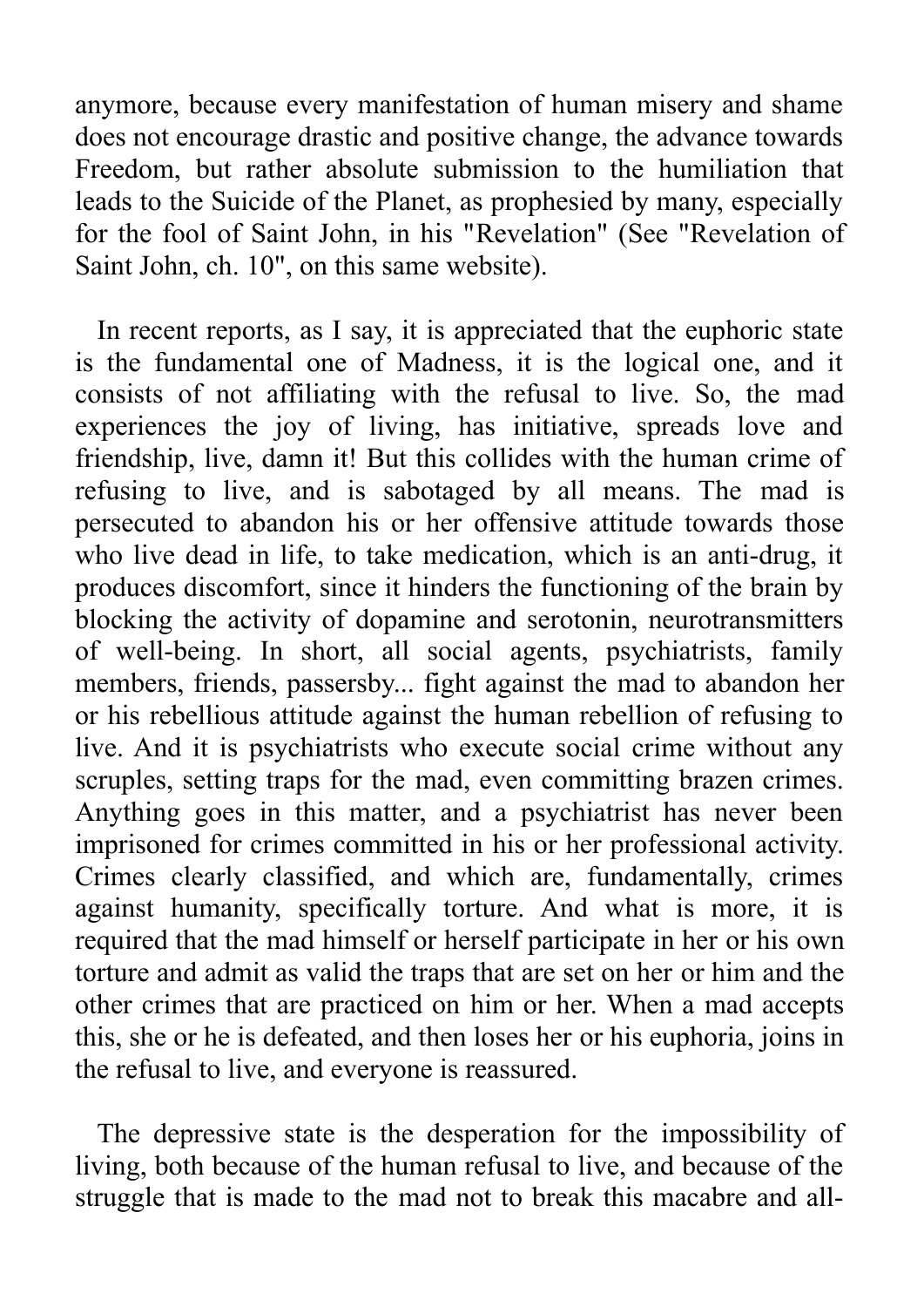powerful human agreement: "So you refuse to live. Well, I'll kill you… Ah, no, then you've won". The collectively suicidal attitude, the refusal to live is what confers Almightyism. We have often been presented with the forced smile that means "No, I know you are right, but I have a Pact with Death and I will never admit my mistake or crime. You can't do anything to make me change my attitude, because I have an Infinite Wall". And this can be even tougher. From time to time the macabre grimace occurs, a broken smile that means "You are stupid because you do not know that the Wall can never be torn down, that no human being will ever accept Life." So the mad feels very unhappy because she or he is losing her or his life, something unique, great, unrepeatable, something whose loss cannot be contemplated, and he or she does not understand how others commit this Crime Against Existence, which is to reject Life. This is always present in the mad, also in the euphoric state when contemplating how others do not enter her or his euphoria, but reject it mockingly and indignant.

Now we have to, although there are many mad people who simply try to live, feeling love, friendship, joy; having rich experiences and sharing them with the people around them, communicating these feelings to them, as it turns out that the so-called deliriums almost always appear.

The deliriums are true, the false are common human ideas. Only two things happen. First, that the mad is not able to express them correctly, she or he has not learned. Second, in the face of the refusal of others to consider such ideas, deliriums are expressed metaphorically, and the scoundrels who hear them understand them literally, making themselves stupid.

Deliriums are of three fundamental types:

1º The consequences of living effectively. They are deliriums of reference and grandeur: the mad feels connected with the world,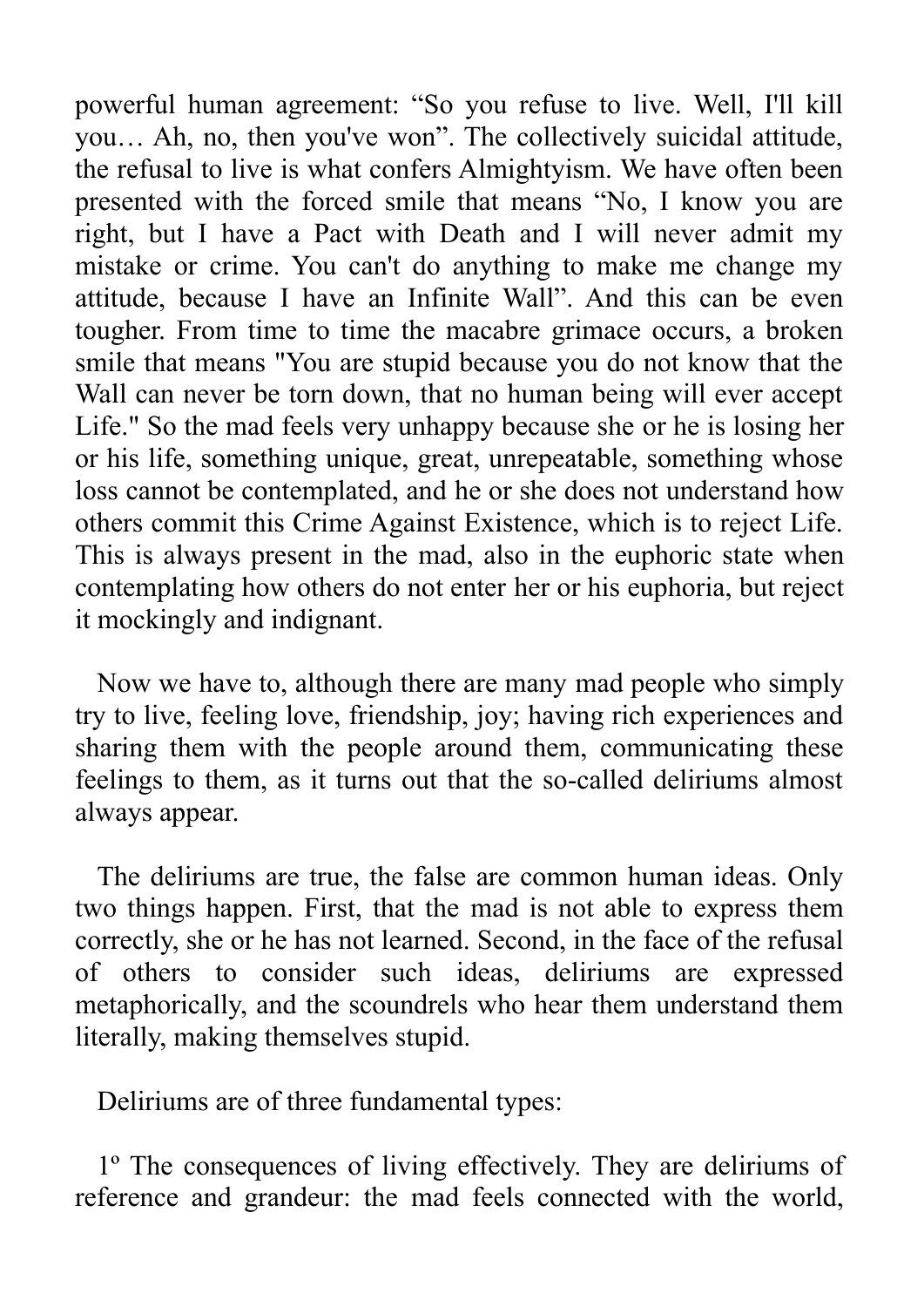with all of it. Even when a leaf falls from the tree, she or he feels identified with the leaf and with the tree. She or he feels that he or she is all Existence, and it is very true. On the other hand, since he or she sees that others do not feel this, he or she projects upward in the social. If he or she is somewhat ambitious, he or she will feel like a king or queen. And if she or he is very ambitious, she or he will feel like a Christ, including the attempt to change the world so that all human beings share his or her happiness, in short, what a proto-Christ is, they just need to lynch him or her.

2º The consequences of being trapped in the miserable human world. They are usually hypochondriacal deliriums, like feeling that his or her body is rotting, that her or his skin is falling off... Or of a social nature. She or he feels misery, violence, cruelty, human evil, like the one mentioned above seeing blood and guts come out of the tap.

3º Deliriums of persecution. Sure, damn it! If he or she is being persecuted. When the persecution is real, the paranoid are the persecutors and not the persecuted. Were Jews in Nazi Germany paranoid? No, the paranoids were the Nazis, because the persecution was real.

A clarification here. I do not know where the word paranoid came from as a description of who feels persecuted. Paranoid delirium refers to an organized, broad and structured delirium, as I have already said. Using the word paranoid is an insult that creates confusion by deflecting and nullifying the fact that deliriums can be organized, broad, and structured.

To say that a mad, if all human beings were, would not have to suffer rave, since he or she would have learned from childhood to be euphoric, and states of lack of control would seldom occur, which are rave, other than deliriums, deliriums are true, I insist. However, as Madness is exceptions and being persecuted, many mad suffer out of control, such as exalted euphoria or deep depression that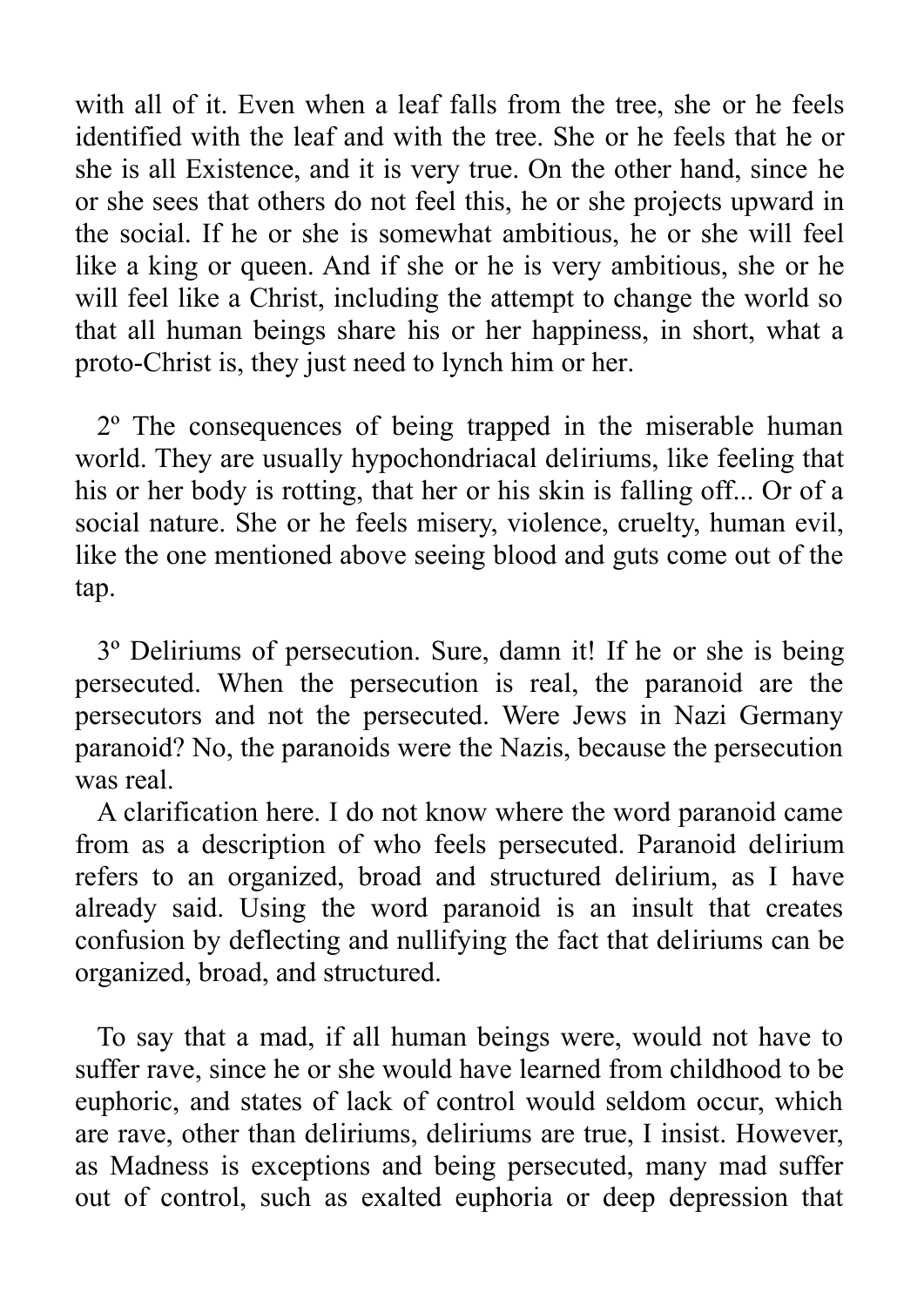require protection and pharmacological help, almost only to sleep, and perhaps anxiolytics. But this can never lead to torture or submission to a dictatorial regime, such as psychiatric emergency centers. Retaining a raving person for a few days is acceptable and convenient for their protection, but no further intervention.

As for hallucinations, they rarely actually occur. Hearing voices is not hallucinating, those voices are real. I have explained it in other documents on this website. Hallucinations do occur in a state of exhaustion, generally due to sleep deprivation. It is very important that people who are raving be given sleep.

We have that the mad try to live in a Humanity that is dead in life, which is impossible for them, especially because the struggle is made against them. So the purpose of a mad cannot be other than to change the world. It is clear that if Humanity lived, there would be no purpose for anyone. But Humanity does not live, and many mad people, almost everyone, try to change the world. Some of them come to preach openly and are lynched, this is the Christs. The problem is that they cannot find the way.

But is there a true and effective way? Yes of course. I have found it, realized it, and I show it to the world. Keep in mind that we are at the End of the World, with great technology and with all the information available. The thing was difficult, but it is already done.

The research path is:

Psychiatry  $\Rightarrow$  Antipsychiatry  $\Rightarrow$  Witchcraft  $\Rightarrow$  Religion.

All this accompanied by Mathematics and Astrophysics. And two elements are also very important: artistic creation and dialogue with other people, to express and contrast what is understood, in addition to giving occasion to new understandings. Investigations should be repeated to correct and expand understandings. It is not worth saying, I have already understood it, but the understanding evolves and is continually corrected.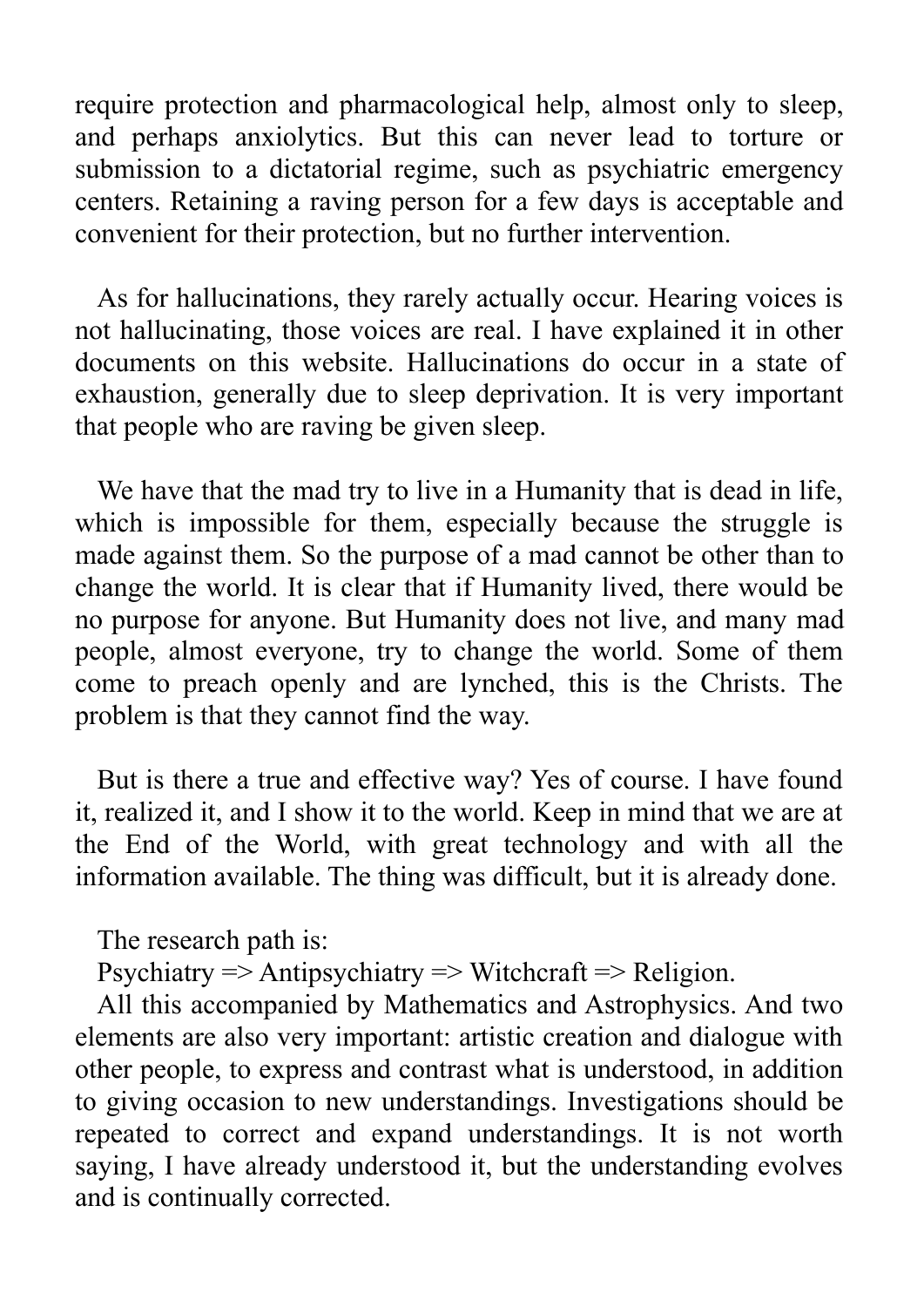Naturally, you have to hit the nail on the head, which is achieved by doing research for fun and pleasure and, above all, by wanting to find out what is true.

Mathematics and Astrophysics provide us with two things.

First, The Truth: There is no reason for Existence. See "Scientific Explanatión of Existence", in this wedsite.

Second, an effective way of thinking:

Approach => Development => Conclusion. Without getting lost in the bush or following clues that lead nowhere. Like a mathematical equation. Clear, logical and simple.

First, Psychiatry:

Naturally, if you are mad, then you will have to start with the most direct that has been said about Madness. The compendia of psychiatry are quite clear and straightforward.

## Second, Antipsychiatry:

When reading about psychiatry it is appreciated that this does not arrive at all, it does not answer the questions of a mad and, basically, they are insults to the mad. Then rebellion is sought in the face of this, and it take to Antipsychiatry. Antipsychiatry developed in the environment of the hyppie movement. There is really only one Antipsychiatrist, the one who coined the term, and he is David Cooper, with his main work "Psychiatry and Antipsychiatry". Then there are several authors who approach, who investigate the matter from the same point of view, but do not come to totally oppose psychiatry, see Ronald D. Laing, and his main work "The divided self."

The fact is that David Cooper mentions two fundamental works, which are: The report by Carlos Castaneda, and "The Tibetan Book of the Dead." He mentions them a bit in passing, he does not understand or actively recommend them but, what the hell, he says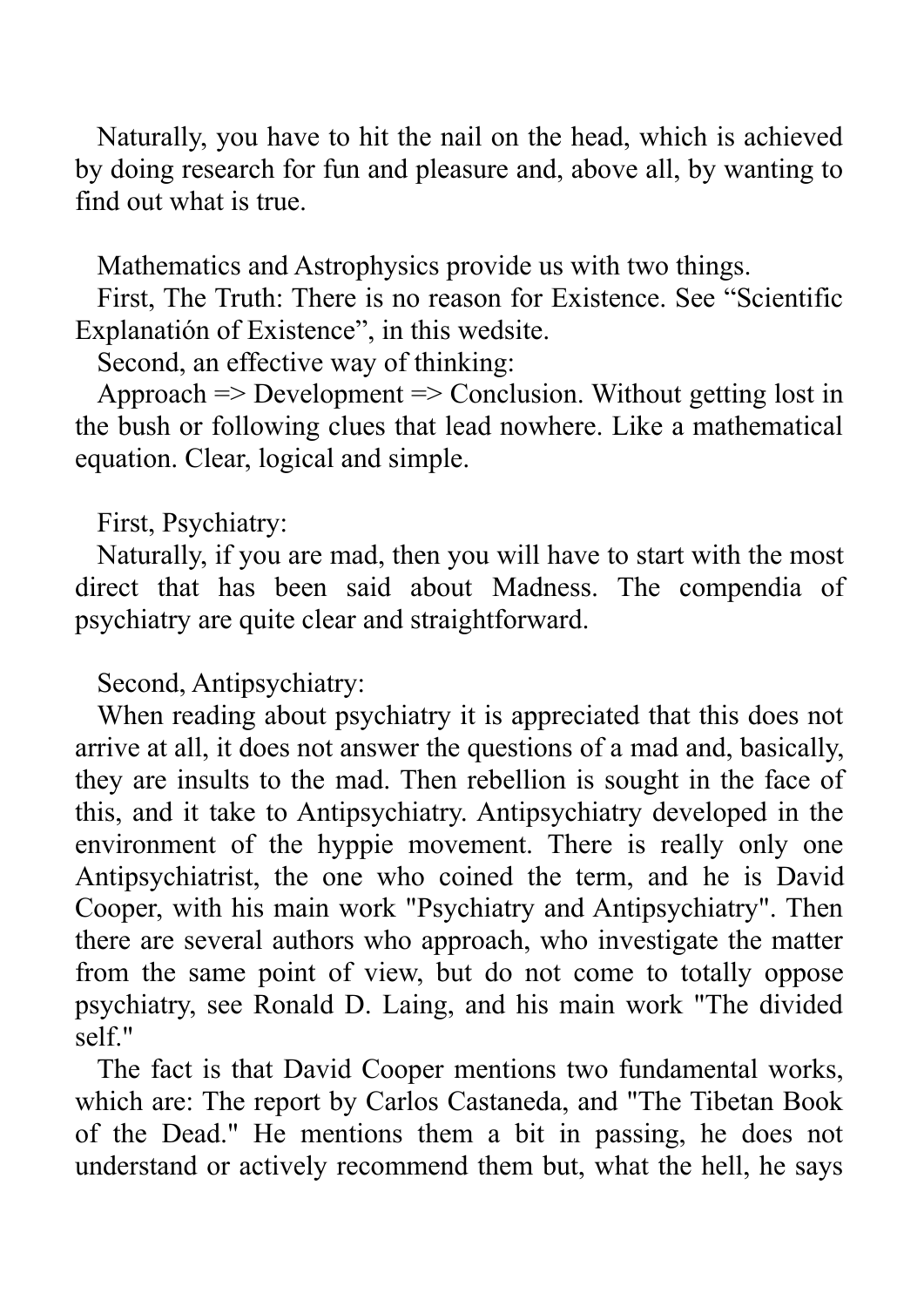they are incredible and invites you to meet them, so you have to investigate them, a desperate mad can not ignore this.

Third, Witchcraft:

The Report of Carlos Castaneda is the report of the learning, by himself, of the most advanced witchcraft of all times and places. There is a reading guide on this website. Keep in mind that it is very complex and long, there are 12 books, it is convenient to know its organization in advance, because it takes many years of rereading to realize it, to know that it is delicious to read it. Let me help you on this. I talk about this witchcraft on the web.

The "Tibetan Book of the Dead" is a short and compact work, very dense and clearly organized. It is supposed to be religion, but there is no doubt that it is witchcraft. In fact, it was hidden by its autorx, who did not sign it, in a crevice of a cave to save it from censorship.

It basically exposes the Path of Knowledge. The death it speaks of is *death*, in italics, which is what happens to the mad, his or her idea of the world collapses and he or she has to rebuild it. This is done in cycles, that is, one *dies* and is *reborn*, both in italics and, if the knowledge acquired during *death* is correct, in italics, it is promoted in Knowledge, until it is resolved. Well, this resolve does not say the Book in question, but it speaks of merging with The Clear Light, which is, the author does not say it, the Truth: There is no reason for Existence. This means eliminating the Government and being all Chaos. Sure, "The Tibetan Book of the Dead" seems to be leading to suicide, but it is the suicide of the Government, not of the whole Being. Buddhists misunderstand here, and commit suicide while still alive, that is, they totally execute the negative to live.

Three magnificent teachings from this Book:

1º It begins with obediences or obeisances. It is not about obeying, but about starting any investigation by examining what has already been said about it. Logically, you cannot start from zero at nothing, you would never get there. For this reason, when investigating Madness, you have to start with Psychiatry.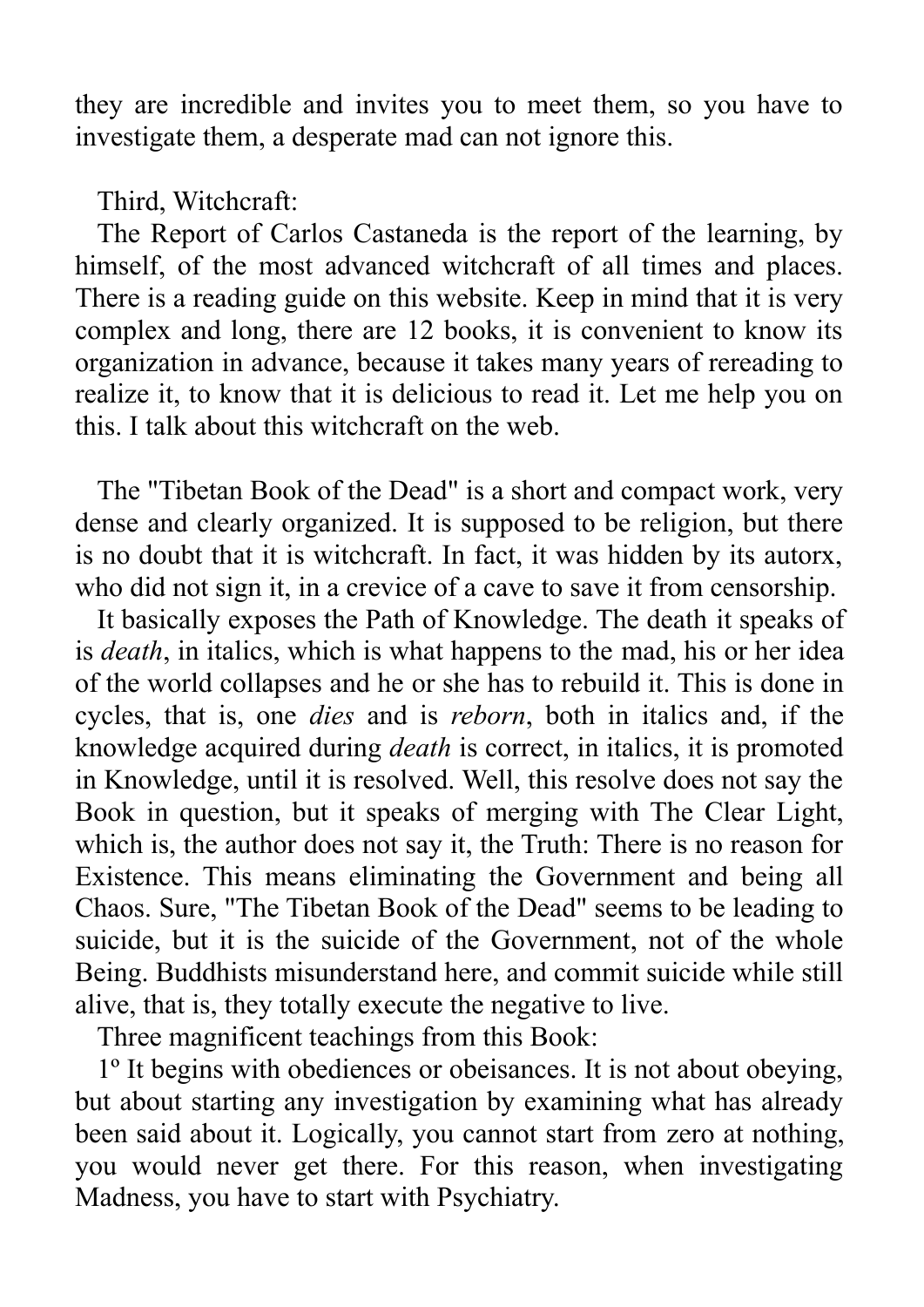2º Related to the above. The information should be examined without making any compromise to it. This opens the doors to examine any information. See that the self-called non-religious refuse to read religious texts. Damn, well you will have to study your opponents, or are you going to hit shots and just that? The Book in question says that you have a positive feeling towards someone who has given you permission to read religious texts. David Cooper did this to me, and although he is not forthcoming or correct, I appreciate him for giving me the right clues and allowing me to examine them without compromise. Do the same with all the works you examine and especially these of mine. It's about understanding, not affiliating.

3º "The Tibetan Book of the Dead", following the obediences, it confronts directly with the Clear Light. Below it shows the twists and turns of the mad. Of course, it is that what the mad finds out after years of researching, he or she knew from the beginning, since childhood, all human beings always knew it and, when she or he reaches the end, he or she realizes this, which is a great joy. What happened is that she or he could not believe it, but all children feel it and we almost think it at 2 or 3 years of age.

Fourth, Religion:

The vast majority of religious texts are solemn stupidity. This happens to the Bible, except in relation to the prophecies of the Christ, the Antichrist, and the End of the World, and apart from its value as a historical report (The Antichrist is the Christ of the End of the World, the one who undoes the human wrong. What Nostradamus calls Antichrist is a messiah. See the document "Messiah versus Christ", on this same website). The key text to resolve the human mess is the "Revelation" of Saint John, the last book of the Bible. The above, Psychiatry, Antipsychiatry and Witchcraft, leads to understanding to the point of being ready to understand this, I said, grotesque, angry, messy and evil text.

Saint John screwed up when writing this text, because he betrayed precisely what all human beings keep silent: The religiosity of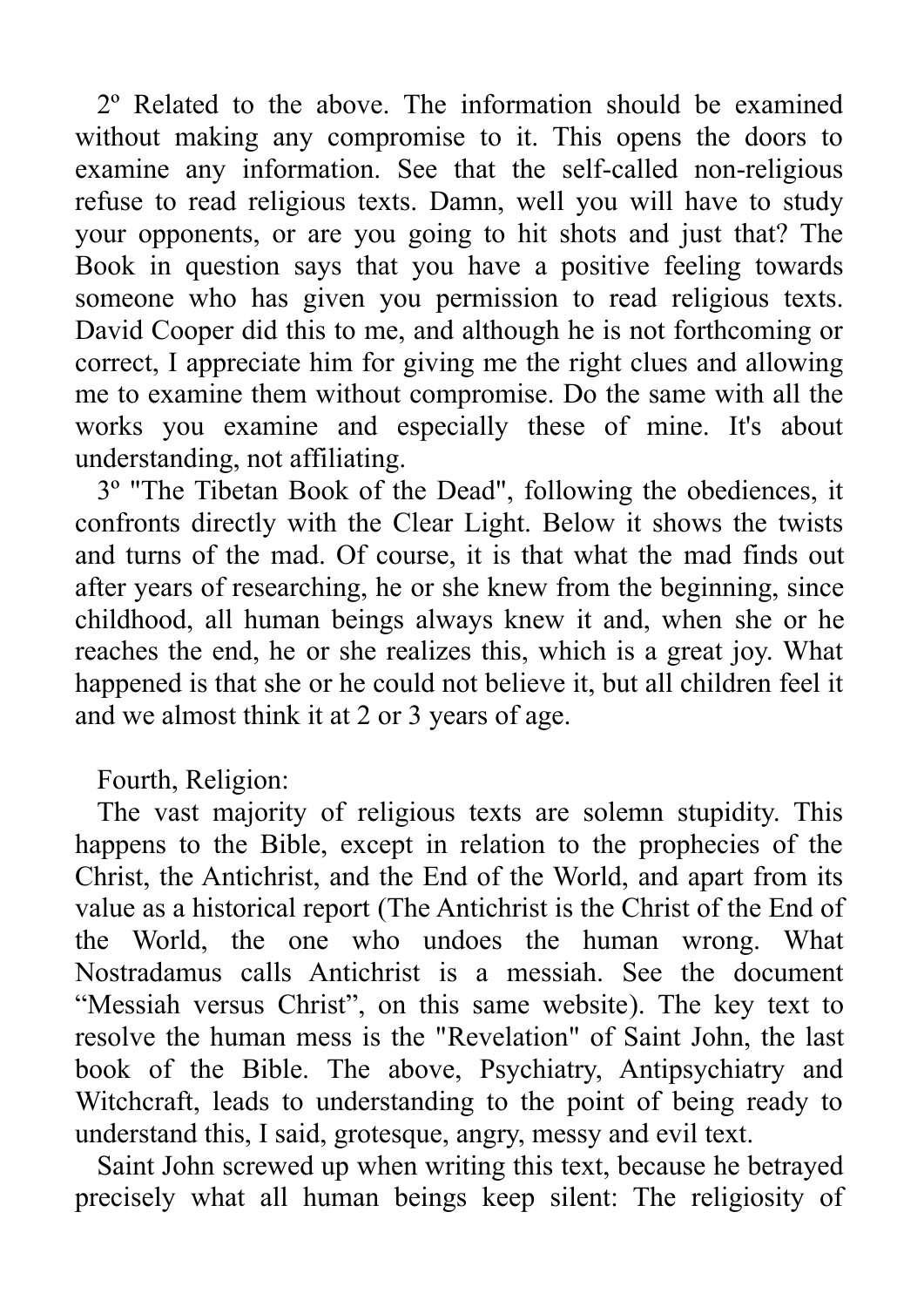Crimes Against Humanity committed in all times and places, and especially by the fascists in the general rehearsal of the End of the World what was the Second World War and its preliminaries; the abstract Center of Madness; the presentation of the Heaven resulting from the Suicide of the Planet as something absurd and impossible, without a star, without a sea, without a night..., only with the light of God but, above all, Saint John heard voices, I already said that these are not hallucinations, and These voices deceived him for his greatest revelation of himself and all of Humanity, here they caught him: Revelation 14-13: "Then I heard a voice ordering me from heaven:« Write: Happy are those who die in the Lord! Yes - says the Spirit - from now on they can rest from their fatigue, because their works accompany them»." Sure, here's the catch: Nobody thinks they're immortal. This is the Human Secret. Without this piece it cannot be solved.

All human beings hide their Pact with Death, refusing to live, under this grotesque Lie: that they believe they are immortal. They commit their crimes knowing that Death is Total, otherwise it cannot be. Who would burn children alive if they were to live forever? Everyone who investigates encounters this tremendous contradiction, but simply cannot believe that the Human Being performs such a maneuver. And yet, how evident and clear it is, we know it as children, at 2 or 3 years of age. Then the Pact with Death is made and erased from the mind. Now, you don't want to find out because you know this very well. But we mad do not make the Pact with Death, we do not refuse to live, and we are in a position to find out. This is why we mad are very dangerous, and you have to stop at any cost, no matter what crimes are committed, do you understand?

Let's conclude then:

1º An apology for human beings: All the mess, the Lie: believing that They think themselves Immortal. The Pact with Death: refusing to live. And the collectively suicidal and homicidal attitude occurred, originally, in the emergence of the homo-sapiens species,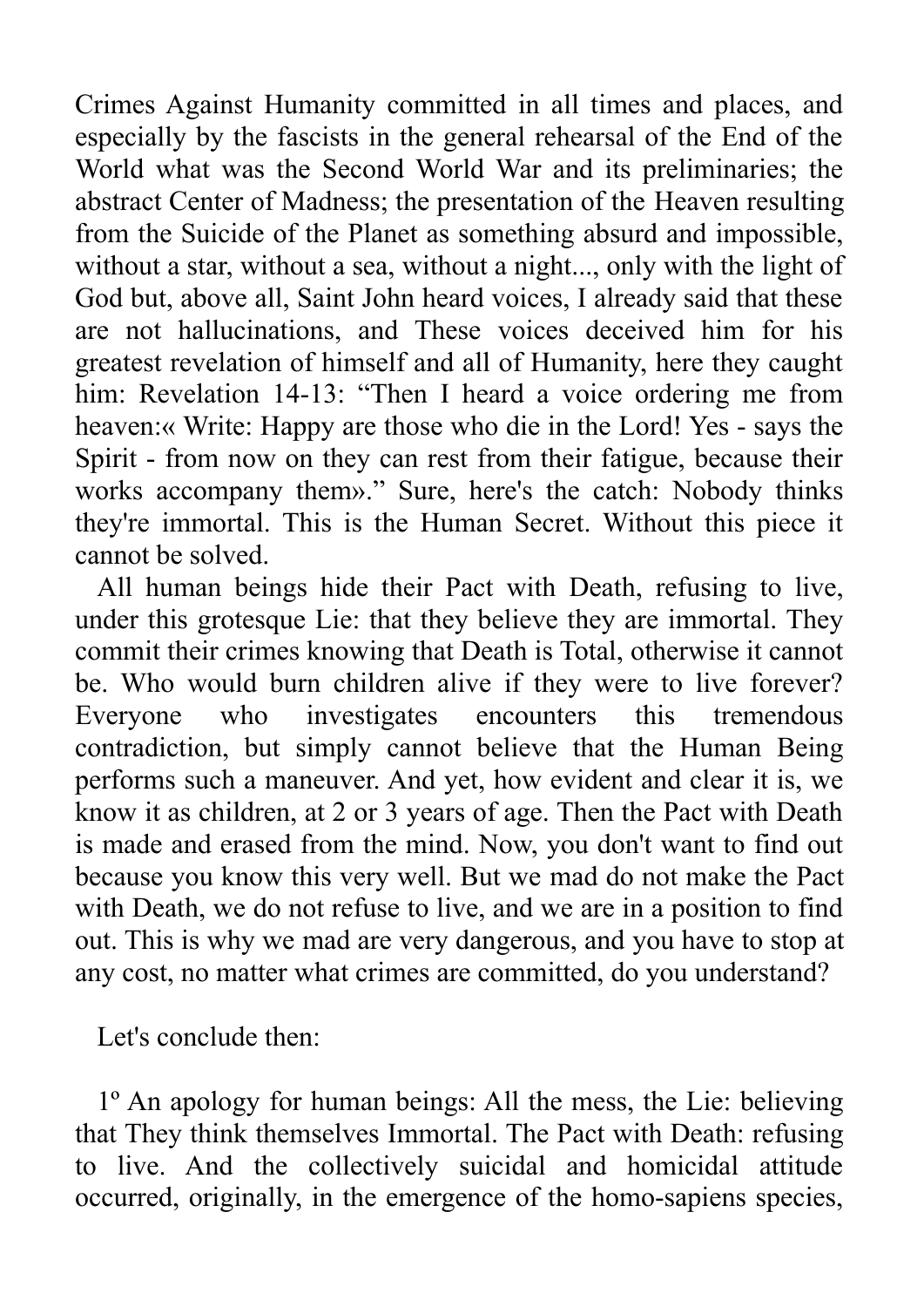over generations, so that whoever adopts it does so having lost the reference and being forced. There is cowardice in it, yes, but, what the hell, the alternative was Madness. No one can be condemned for joining the Herd of Criminal Liars, the thing is very fat. On the other hand, joining the Herd is done as a child, afterwards nothing is understood.

The Human Being has always been sentenced to wait for the End of the World. This is the ritual burial. The dead, with their sign on their grave, are waiting, symbolically, metaphorically, for the outcome that is now decided. Well that his or her corpse remains adoring the corpse of the winner of the human struggle, which is God, having bet on one or another, on a dead planet, well that the mess is resolved, for this she or he has trusted in Christ, and Humanity enter Freedom. The dead will not know it, they are dead, they no longer exist, but they request, with their sign on their grave, that we live Freedom for them too, those of us who are alive now and future generations.

2º Also keep in mind that the crimes committed were carried out as a function of the desperation of Madness that, to a greater or lesser extent, affects every Human Being. I explain. The Almighty, which is false, of course, because it does not confer Immortality, but to be able to commit any crime no matter how grotesque it may be by going to die Totally, and it is false, above all, because the willingness to die before changing his or her attitude is not complete, but a reservation is made at the End of the world with the sign on her or his grave, even without that sign... The Almighty, as I say, is not assumed in a free and conscious choice, it is not chosen to refuse to live in exchange for being a criminal, but precisely what is sought is to undo the human mess, *death* is sought, in italics. The human Criminality Against Existence is a misunderstanding. And only a mad, a Christ, the Antichrist specifically, that is, the Christ of the End of the World, which is me, can solve it.

Let us also realize that individual suicide is produced by this despair of Madness, and does not affect only the mad, but also any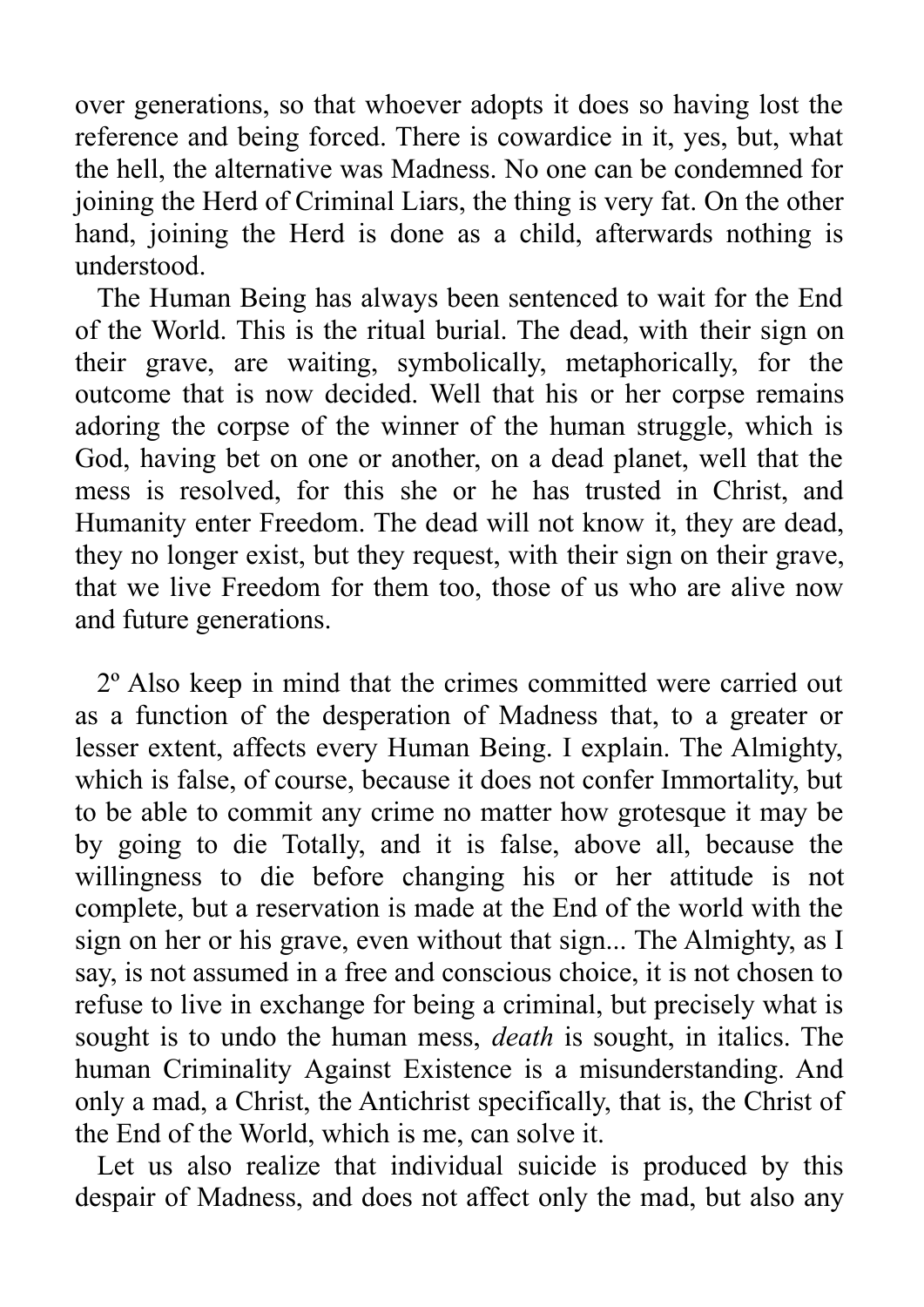person who cannot live due to the pressure exerted on every individual and the community by the refusal to live, the Pact with Death. This condition of having to commit suicide is horrible, and it is madness in itself due to the impossibility of contemplating the loss of life, it is an end that can only be solved in the "let's get over it at once". After all, it is what the whole of Humanity is doing at the End of the World, to get it over with. But Humanity may well *die*, in italics, instead of dying, and that is what it really seeks.

3º Assuming one's future death is presented as an insurmountable barrier. In fact, in all my research, which has lasted 30-odd years, I have not found a single person who really assumes her or his death, effectively, that is, who agrees with Death. It is true that Witchcraft is the art of learning to live as a mortal, however, Witchcraft is practiced in the bad way, really the witch does not agree with Death, and slips away at the last moment, postponing her or his death for millennia, theoretically. I don't think this is possible. See "Third Attention" in the Carlos Castaneda report: Supposedly, the successful witch transforms into an inorganic being and, although he or she will die, it will be in thousands of years, then, he or she can take it easy, as a child does, the death is far away. I believe, I am not sure, that the Third Attention is a metaphor of what I am culminating, although it never ends, and will carry out all of Humanity if we are successful. And it is "turning on all the commands", that is, understanding Existence as a coherent whole. I said, it never ends, it is the incentive of life.

I assume my future death and I agree with it, I have no problem in this. It is true that Death, as it cannot be conceived in any way because it is Nothing, generates a certain apprehension, but it is precisely this apprehension that prompts us to live with intensity. Death gives Life, in a biological way, and also in spirit. Without Death life would be boring and tedious, which is what happens when you deny Death, that Life is lost. The sense of Existence is the increase of consciousness, understanding.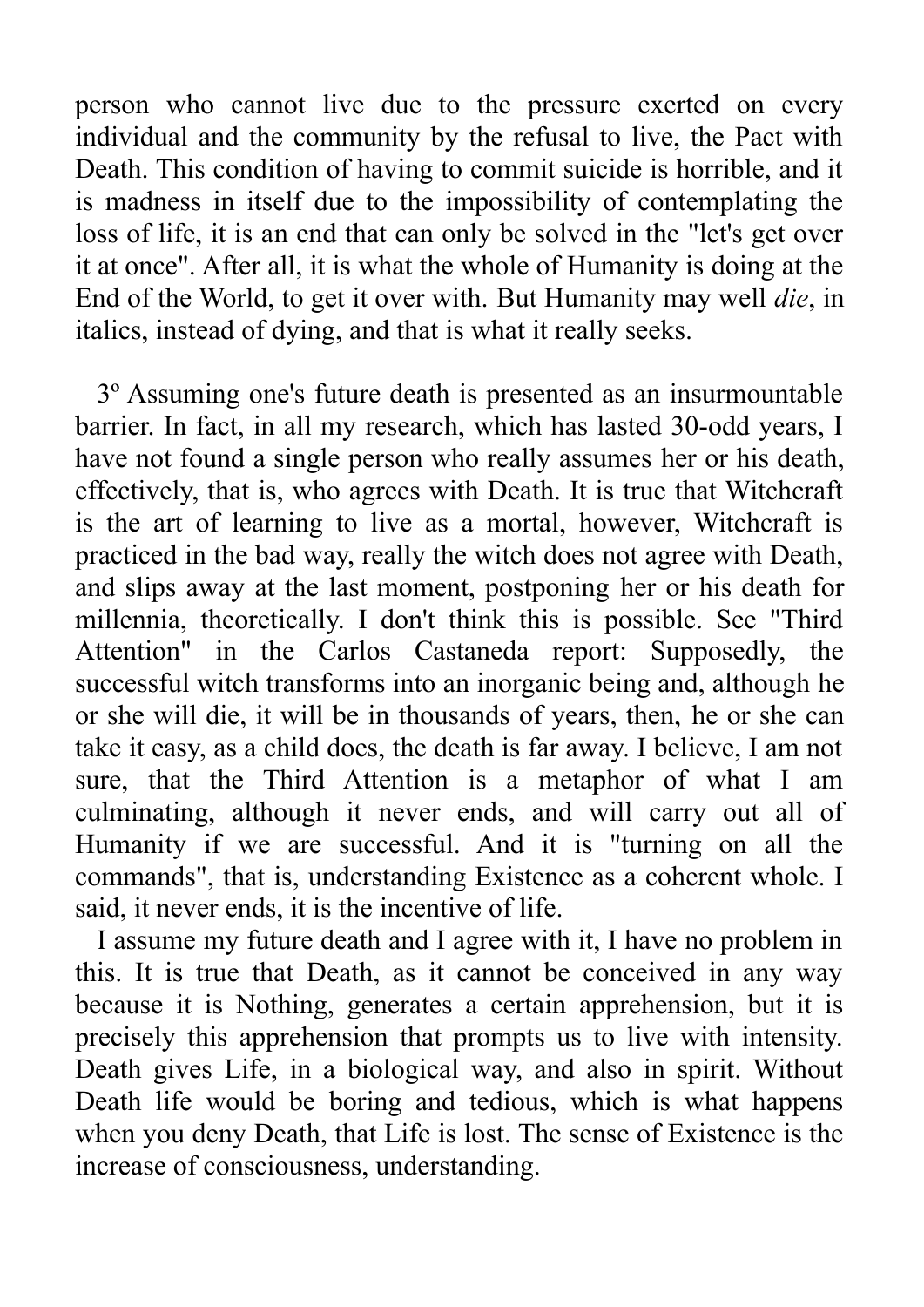But making the Pact with Death, refusing to live is done precisely when knowing oneself mortal, let us never forget it. Also understand that the Almighty acquired in this play is a consolation, and not the purpose or the prize, no one makes this choice. So, disagreeing with Death occurs in the second round, and not as the beginning of the problem. See that homo-erectus, from which homo-sapiens derives, agreed with his or her death for 2 million years.

No, fleeing from *death*, in italics, is based on what "The Tibetan Book of the Dead" calls "karma." And this flight is Religion. Guilt for the crimes committed is fled. That is, when one *dies*, in italics, the denial of everything is annulled, and all the anguish of our own criminality and that of others, human criminality, is thrown on us. Given this, the defense mechanism is to deny Death, that is, the anguish of criminality is diverted towards the apprehension of Death, and this causes that the future death itself cannot be assumed. Consequently, one does not agree with Death.

In short, the Human Being, although he or she flees from it when practicing Religion, really seeks *death*, in italics, that is, to solve the mess, but she or he bounces, so to speak, and finds himself or herself looking for death in confused despair, and performs more and more crimes in a vicious circle, needing the Suicide of the Planet to put an end to so much suffering once and for all, considering that Death is what it cannot take on.

See the behavior of the Nazis. The SS formed commandos that arrived in a town, not only in the Soviet Union, but also in France, they shot the men, they put the women and children in an enclosure, usually the church, or a barn, and they burned them alives as grenades were thrown at them in obvious rage. This can only be explained as desperation in needing *death*, in italics, missing, and chenge course his or her anger towards Death. Naturally, those who did this committed collective suicide by fighting. And it is very clear that they did not believe themselves to be Immortal.

Something very similar was happening to Hitler. He pretended to be a Christ, undoing the mess and changing the world, and he found himself being a messiah, that is, a god who, supposedly, wants total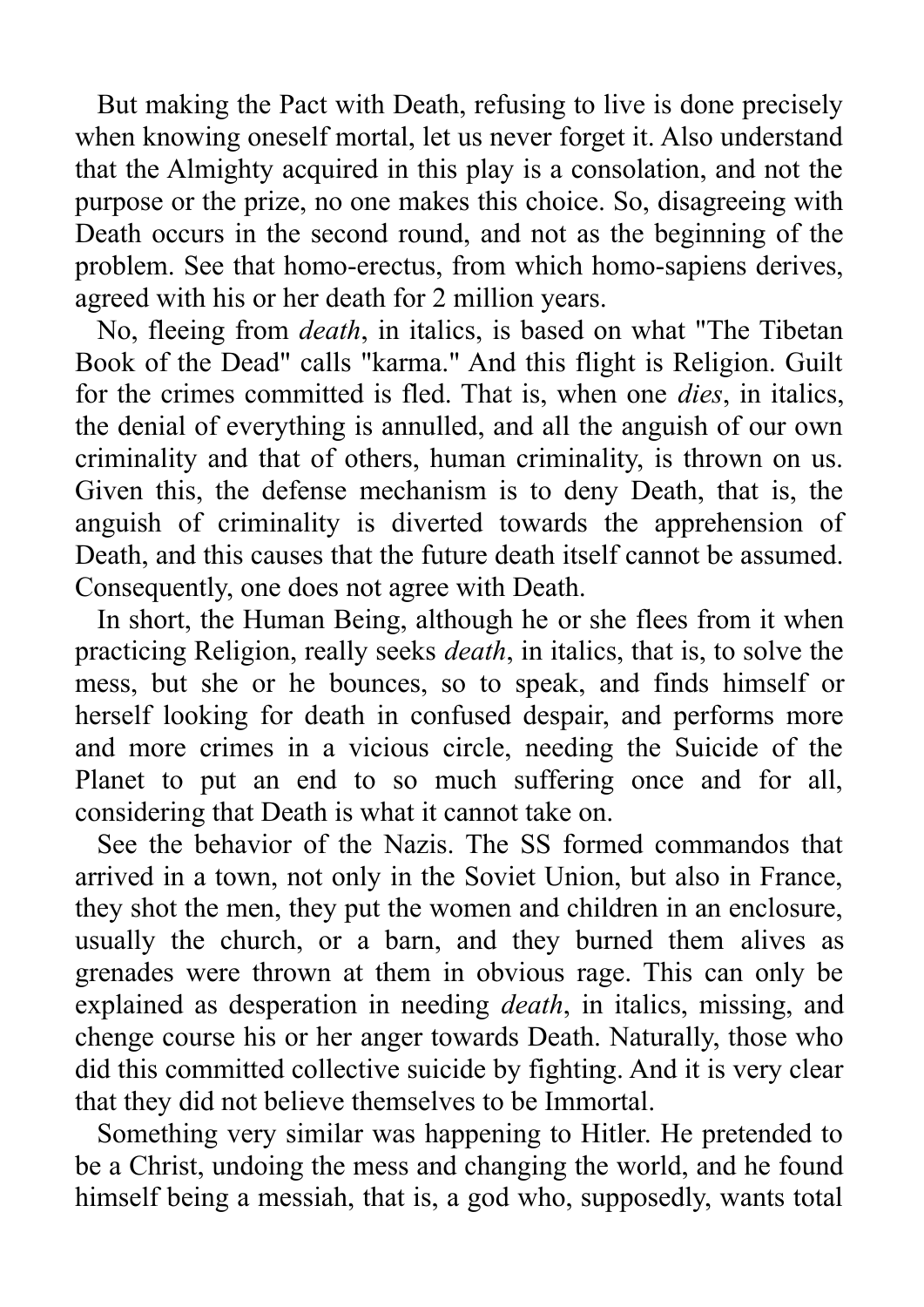victory for his people, but is really committing collective suicide by killing and destroying everything he can in its farce, here everyone makes a mess. This is a god. See the document "Messiah versus Christ", on this same website.

Be very clear that, in the face of Death, and changing the world, all crimes are left behind. They don't really matter.

Closing this point, the two possible outcomes of the End of the World are the same phenomenon. If we get Freedom, we will have *died*, in italics. If we carry out God's Plan, we will have died. The thing is not to be wrong. Human duality is Government / Chaos. If we *die*, in italics, we will be all Chaos. If we make a mistake and pretend to be all Government, the Perfect Dictatorship, we will die a stupid collective suicide, and God will have won. The natural is Chaos, the Government is usurper and suicidal in principle. The Perfect Dictatorship is Corpse worshiped by corpses, so often represented.

4º and last. Even understanding this, it is very difficult to get out of it. You cannot get out little by little, you need to take a leap. And this leap has to be executed by all Humanity at the same time.

Very easy. What is the human element that chains us? The Money.

Money forces us to submit to Humiliation. It is curious, in the reports on Madness it is hardly mentioned, but only sometimes and in passing, that the source of despair of the mad is his or her impossibility of emancipation, since emancipation means making money, and that is done by humiliating oneself, which breaks the rebellion against human rebellion. Getting paid is prostitution, and it means assuming that you are a lazy who they have to whip to work. As is done when educating. Children are subjected to the outright presumption that they do not want to learn, when children learn spontaneously. And this is done so that they assume the Humiliation of Money as adults, which later extends to all human aspects.

Freedom has been rehearsed with great success by Humanity, once. I'm not going to tell you when or where because you would dismiss it without understanding. Find out yourself, there you have